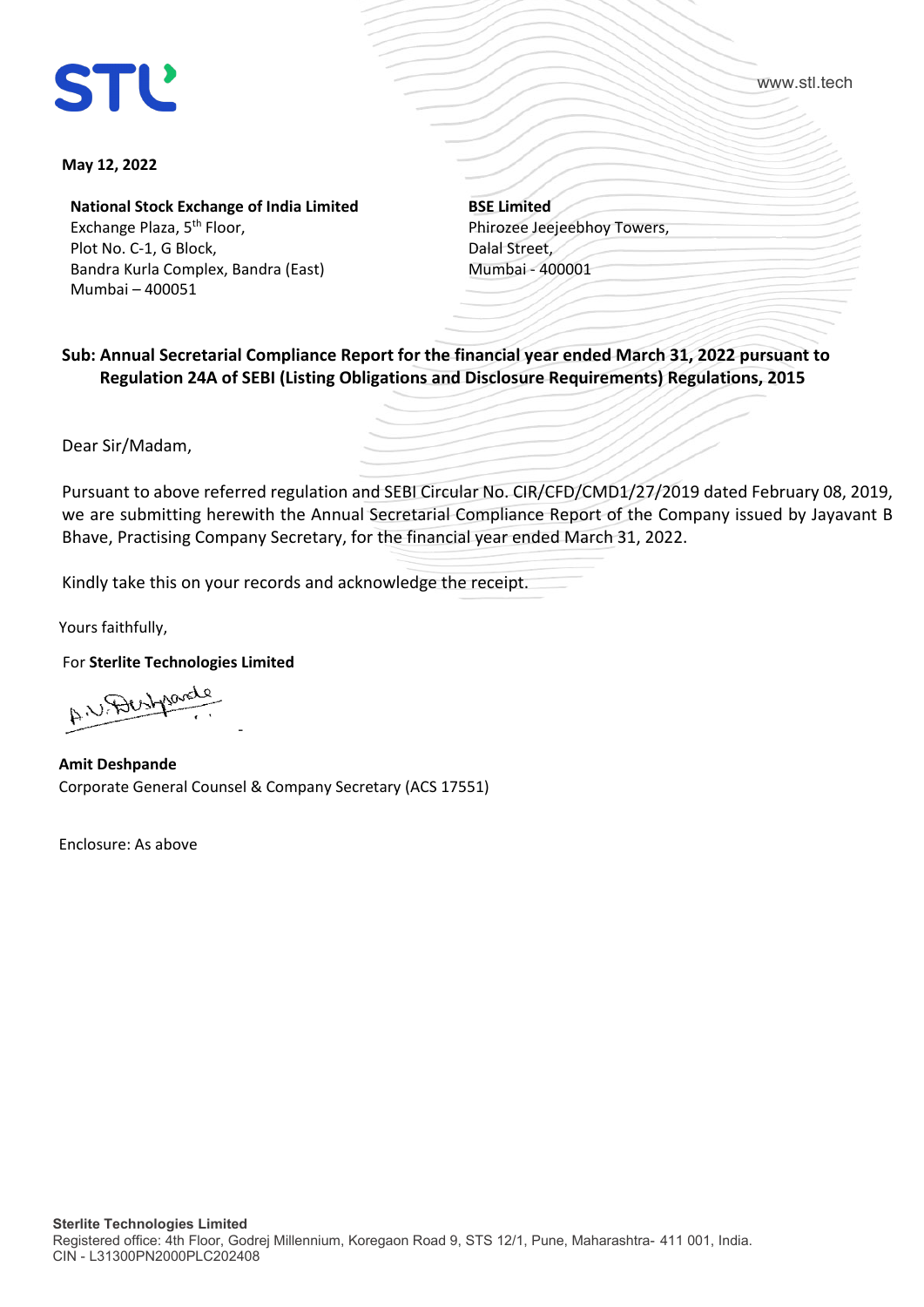$B.S.$  Bhave  $J.S.$  *S* have  $\mathcal{S} \subset C_0$ <br>B.Com. LL.B. Dip.IRPM,FCS

Office: Flat No. 9, Karan Aniket, Plot No. 37, Shri Varanasi Co-op Soc. Ltd Off Banglore-Mumbai Bye Pass, Behind Atul Nagar, Warje, Pune 411 058. Ph. : +91 020 - 25204357/59, E-mail : jbbhave@gmail.com

## **Annual Secretarial Compliance Report of**

Sterlite Technologies Limited

for the year ended March 31, 2022

*[Pursuant to Regulation 24A of Securities and Exchange Board of India (Listing Obligations and Disclosure Requirement:.) Regulations, 2015]* 

To

Mr. Amit Vilas Deshpande Company Secretary & Compliance Officer **STERLlTE TECHNOLOGIES LIMITED**  41 h Floor, Godrej Millennium, Koregaon Road 9, STS 12/1, Pune - 411001

I have examined:

- a) All the documents and records made available to me and explanation provided by **STERLITE TECHNOLOGIES LIMITED** ("the listed entity"),
- b) The filings/ submissions made by the listed entity to the stock exchanges,
- c) Website of the listed entity,
- d) Any other document/ filing, as may be relevant, which has been relied upon to make this certification

Forthe year ended March 31, 2022 ("Review Period") in respect of compliance with the provisions of:

- a) The Securities and Exchange Board of India Act, 1992 '(''SEBI Act'") and the Regulations, circulars, guidelines issued thereunder; and
- b) The Securities Contracts (Regulation) Act, 1956 ("SCRA"), rules made thereunder and the Regulations, circulars, guidelines issued thereunder by the Securities and Exchange Board of India ("SEBI'');

The specific Regulations, whose provisions and the circulars/ guidelines issued thereunder, have been examined, include:

- a) Securities and Exchange Board of India (Listing Obligations and Disclosure Requirements) Regulations, 2015;
- b) Securities and Exchange Board of India (Issue of Capital and Disclosure Requirements) Regulations, 2018; [Not applicable during the Audit Period]
- c) Securities and Exchange Board of lndia (Substantia l Acquisition of Shares and Takeovers) Regulations, 20 I I;
- d) Securities and Exchange Board of India (Buyback of Securities) Regulations, 2018; **[Not applicable during the Audit Period].**

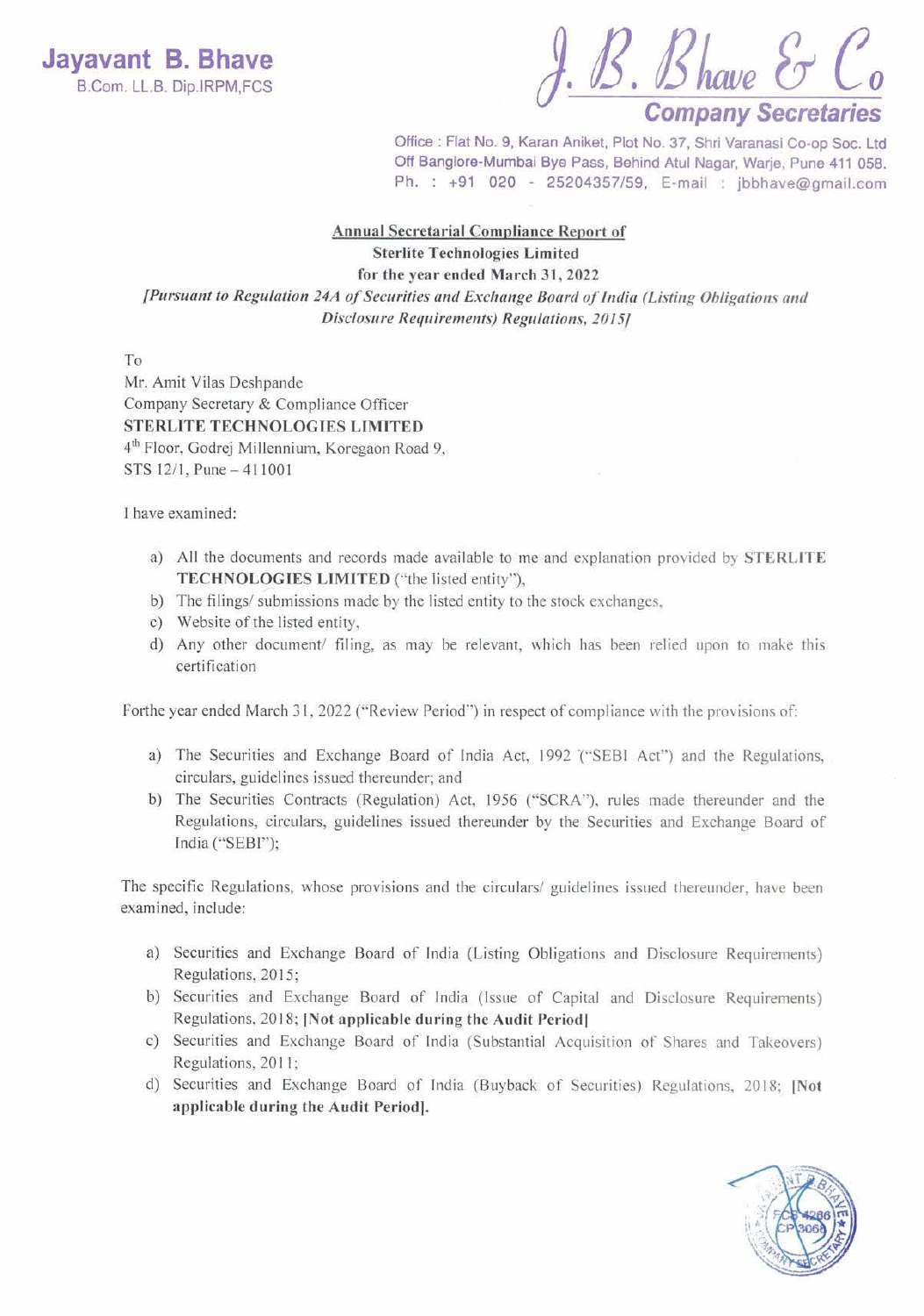*J.B. Blwue* **&** *Co*  **Company Secretaries** 

- e) Securities and Exchange Board of India SEBI (Share Based Employee Benefits and Sweat Equity) Regulations 2021;
- t) Securities and Exchange Board of India (Issue and Listing of Non-Convertible Securities) Regulations, 2021; **[Not applicable during the Audit Period].**
- g) Securities and Exchange Board of India (Issue and Listing of Debt Securities) Regulations, 2008;
- h) Securities and Exchange Board of India (Prohibition of Insider Trading) Regulations, 2015;
- i) The Securities and Exchange Board of India (Registrars to an Issue and Share Transfer Agents) Regulations, 2006 regarding the Companies Act and dealing with client

j) SEBI (Delisting of Equity Shares) Regulations, 2009 [Not applicable during the Audit Period] and circulars/ guidelines issued thereunder;

And based on my verification of the Company's books, papers, minute books, forms and returns filed and other records maintained by the Company and also the information provided by the Company, its officers, agents and authorized representatives during the conduct of secretarial audit, the explanations and clarifications given to us and representations made by the Management and considering the relaxations granted by the Ministry of Corporate Affairs and Securities And Exchange Board of India, if any, I hereby report that, during the Review Period:

a) The listed entity has complied with the provisions of the above Regulations and circulars/ guidelines issued thereunder, except in respect of matters specified below:

| Sr. Compliance<br><b>Requirement</b> Deviations                           |     | Observations/Remarks of the        |  |
|---------------------------------------------------------------------------|-----|------------------------------------|--|
| No.   (Regulations/ circulars/ guidelines  <br>including specific clause) |     | Practicing<br>Company<br>Secretary |  |
| <b>NIL</b>                                                                | NIL | NII.                               |  |

- b) The listed entity has maintained proper records under the provisions of the above Regulations and circulars/ guidelines issued thereunder insofar as it appears from my examination of those records.
- c) The following are the details of actions taken against the listed entity/ its promoters/ directors/ material subsidiaries either by SEBI or by Stock Exchanges (including under the Standard Operating Procedures issued by SEBI through various circulars) under the aforesaid Acts/ Regulations and circulars/ guidelines issued there under

| Action<br>taken by | Details of<br>violation | Details of action taken E.g.<br>fines, warning letter,<br>debarment, etc. | Observations/remarks of the<br>Practicing Company Secretary, if<br>any. |  |
|--------------------|-------------------------|---------------------------------------------------------------------------|-------------------------------------------------------------------------|--|
| NIL                | NIL.                    | <b>NIL</b>                                                                | <b>NIL</b>                                                              |  |

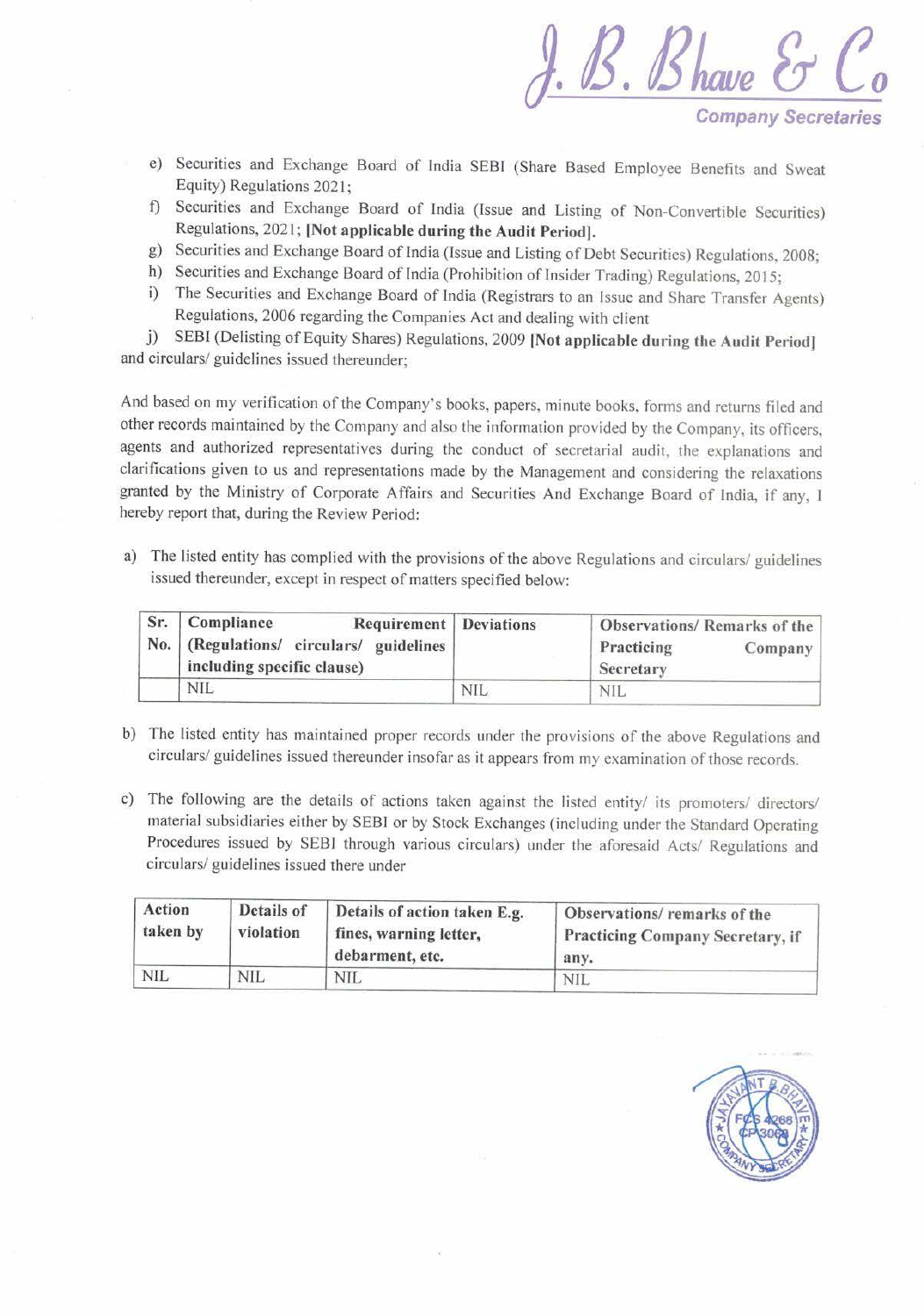*J.B. Blwue* & *Co* 

- **Company Secretaries**
- d) The listed entity has taken the following actions to comply with the observations made in previous reports:

| Sr.<br>No. | Practicing Company   the<br>previous reports | Observations of the   Observations made in   Actions taken by   Comments of the<br>Secretary in the compliance report for if any<br>the year ended<br>(The years are to be<br>mentioned) | secretarial   the listed entity,   Practicing | Company<br>Secretary on the<br>actions taken by<br>the listed entity |
|------------|----------------------------------------------|------------------------------------------------------------------------------------------------------------------------------------------------------------------------------------------|-----------------------------------------------|----------------------------------------------------------------------|
|            | <b>NIL</b>                                   | <b>NIL</b>                                                                                                                                                                               | <b>NIL</b>                                    | NIL.                                                                 |

For J. 8. Bhave& Co. Company Secretaries

JayavantB. Bhave Proprietor FCS: 4266 CP: 3068

PR No.: 1238/2021 UDIN: F004266D000203674

Place: Pune Date: April 28, 2022

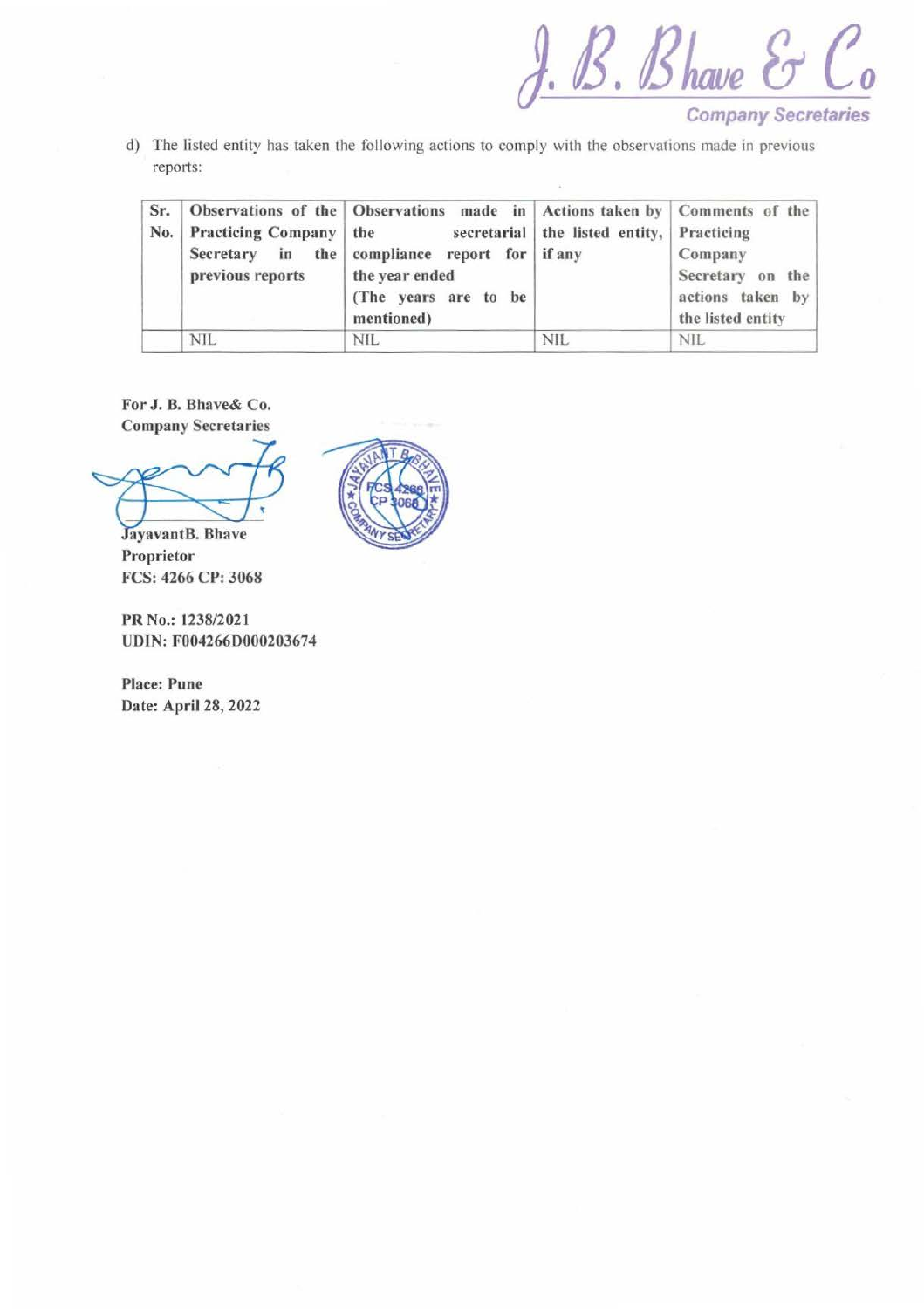

## **ANNEXURE TO THE SECRETARIAL COMPLIANCE REPORT (SCR) OF STERLITE TECHNOLOGIES LIMITED (2021-22) AUDITORS' RESPONSIBILITY**

My Report of even date is to be read along with this letter.

In accordance with the ICSI Auditing Standards (CSA1 to CSA4) -

- Maintenance of secretarial records is the responsibility of the Management of the Company. My responsibility as the Auditor is to express the opinion on the compliance with the applicable laws and maintenance of Records based on SCR Audit conducted by me.
- The SCR Auditneeds to be conducted in accordance with applicable Auditing Standards. These Standards require that the Auditor should comply with statutory and regulatory requirements and plan and perform the audit to obtain reasonable assurance about compliance with applicable laws and maintenance of Records.
- I am also responsible to perform procedures to identify, assess and respond to the risks of material misstatement or non-compliance arising from the Company's failure appropriately to account for or disclose an event or transaction. However, due to the inherent limitations of an audit including internal, financial and operating controls, there is an unavoidable risk that some misstatements or material non-compliances may not be detected, even though the audit was properly planned and performed in accordance with the Standards.

Accordingly, I wish to state as under-

- l . The SCR Audit for the financial year 2021-22 has been conducted as per the applicable Auditing Standards.
- 2. I have followed the audit practices and processes as were appropriate to obtain reasonable assurance about the correctness of the contents of the secretarial records. The verification was done on test basis to ensure that correct facts are reflected in the secretarial records. I believe that the process and practices that I followed provide a reasonable basis for my opinion that the statements prepared, documents or Records maintained by the Company are free from misstatement.
- 3. My responsibility is limited to only express my opinion on the basis of evidences collected, information received and Records maintained by the Company or given by the Management. **f**  have not verified the correctness and appropriateness of the financial records and books of accounts maintained by the Company.